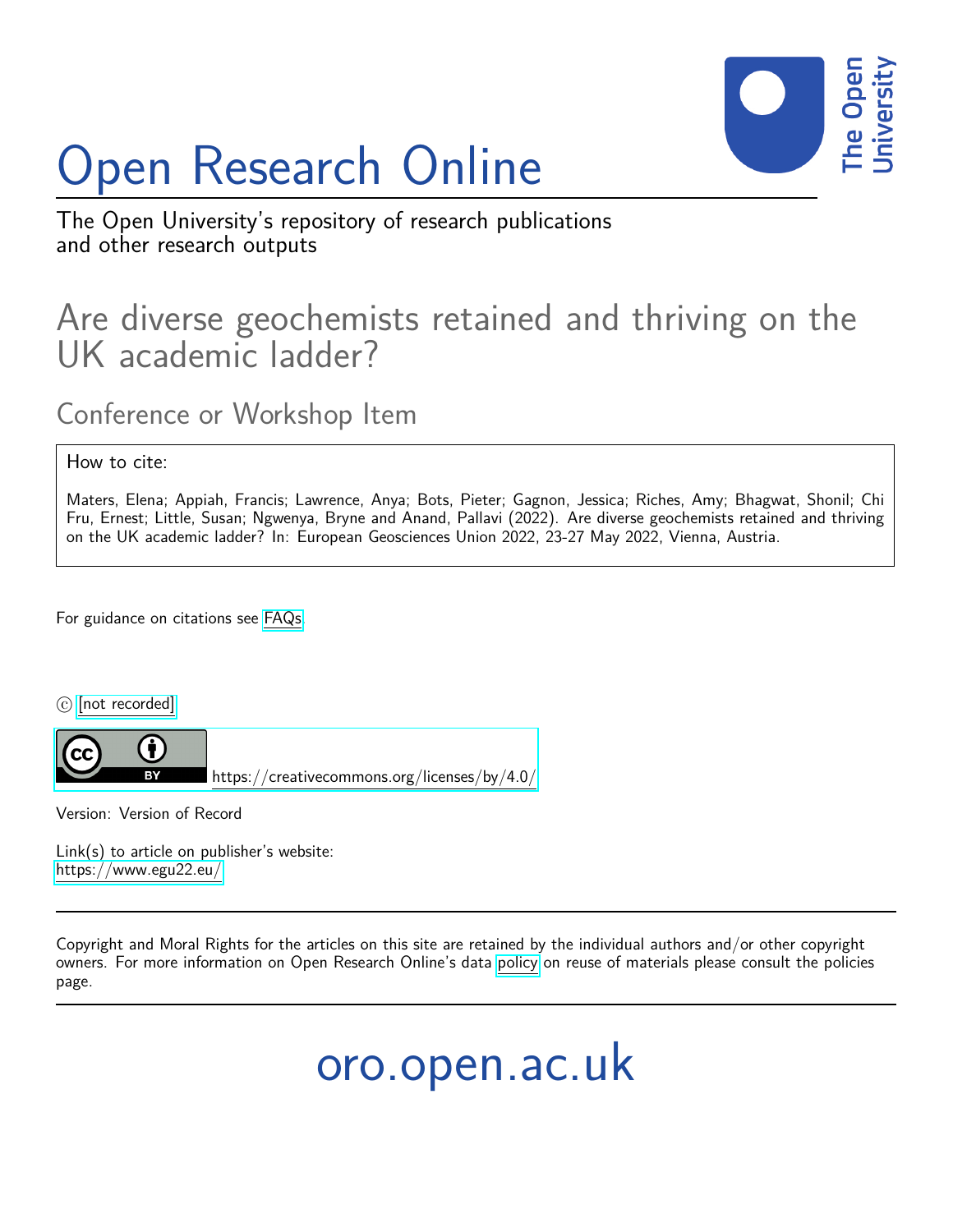

EGU22-5926 EGU General Assembly 2022 © Author(s) 2022. This work is distributed under the Creative Commons Attribution 4.0 License.



## **Are diverse geochemists retained and thriving on the UK academic ladder?**

**Elena Maters**<sup>1</sup>, Francis Appiah<sup>2</sup>, Anya Lawrence<sup>3</sup>, Pieter Bots<sup>4</sup>, Jessica Gagnon<sup>5</sup>, Amy Riches<sup>6,7</sup>, Shonil Bhagwat<sup>2</sup>, Ernest Chi Fru $^8$ , Susan Little $^9$ , Bryne Ngwenya $^6$ , and Pallavi Anand $^{10}$ 

<sup>1</sup>Department of Chemistry, University of Cambridge, Cambridge, UK

 $^{2}$ School of Social Sciences and Global Studies, The Open University, UK

- $^3$ School of Geography, Earth and Environmental Science, University of Birmingham, UK
- <sup>4</sup>Civil and Environmental Engineering, University of Strathclyde, UK
- <sup>5</sup>Department of Education, University of Manchester, UK
- $^6$ School of Geosciences, University of Edinburgh, UK

- $^8$ School of Earth and Environmental Sciences, Cardiff University, UK
- <sup>9</sup>Department of Earth Sciences, University College London, UK
- <sup>10</sup>School of Environment, Earth and Ecosystem Sciences, The Open University, UK

Evaluating Diversity and Inclusion within the (geochemistry) Academic Ladder (E-DIAL), funded by the UK's Natural Environment Research Council, provides a snapshot of diversity and identifies barriers resulting in underrepresentation among intersectional identity groups across the UK geochemistry community. The project emphasis is on the academic ladder within UK higher education institutions (HEIs). As a multi-faceted discipline, geochemistry is central to Earth, environmental and planetary sciences, yet the first specific geochemistry workforce data is only now being collected (e.g., through the 2022 Global Geochemistry Community Survey launched by the European Association of Geochemistry and Geochemical Society). In complement to this timely society-led effort serving the international geochemistry community, our project collects original data and evidence through a UK-wide survey that captures coupled diversity and academic progression and retention data. These data are vital to catalyse policies that actively improve geochemistry career prospects for diverse talents, given that a community's scientific potential can only be reached by including everyone. Specifically, the UK-wide survey data examines information on past and recent rates of appointment, progression and retention of both majority and underrepresented groups across all levels of seniority, including research students, within UK HEIs.

In profiling geochemists' career pathways and evidencing lived experiences (e.g., among postdocs), exclusionary obstacles are identified with resultant understanding driving revision of prevailing policies, attitudes and practices while assessing implementation effectiveness at HEIs with, for example, differing diversity certifications (e.g., Athena Swan or Race Equality Charters). Findings will test the hypothesis that "there is an erosion of diversity within geochemistry careers." To accelerate widespread change, E-DIAL will engage in diplomacy and action at institutional, funding agency and parliamentary levels. Our approach optimises study effectiveness by ensuring that

<sup>&</sup>lt;sup>7</sup>The SETI Institute, United States